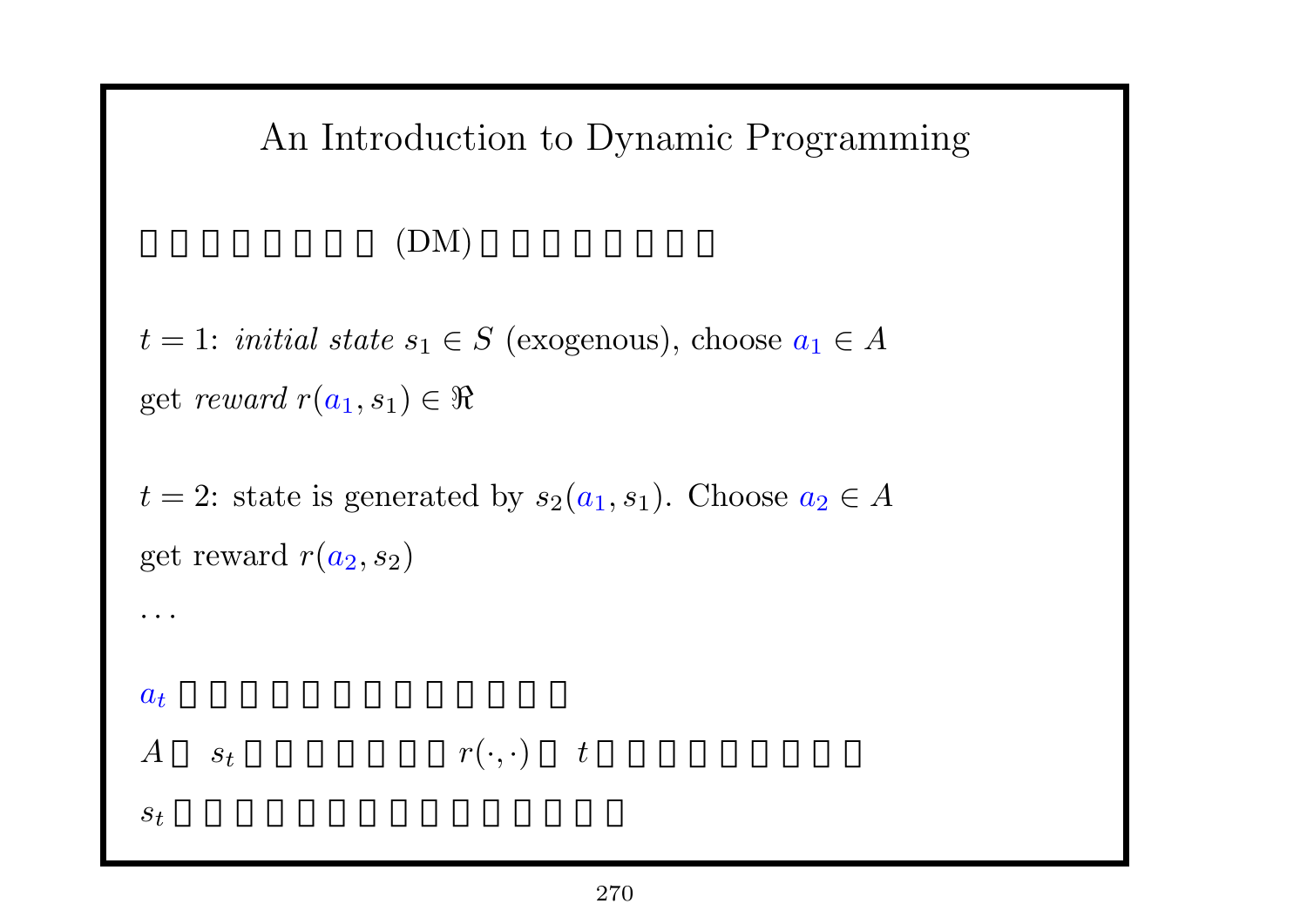$G = (\{1, 2\}, A_1, A_2, u_1, u_2)$ Focus on Player *i* as the DM Player *j*'s strategy  $(s_{j1}, s_{j2})$  determines states  $s_{j1} \in A_j$ : initial state next period state  $s_{j2}: A_i \times A_j \rightarrow A_j$ set of DM's feasible actions  $A = A_i$  $\text{reward function } u_i: A_i \times A_j \to \Re$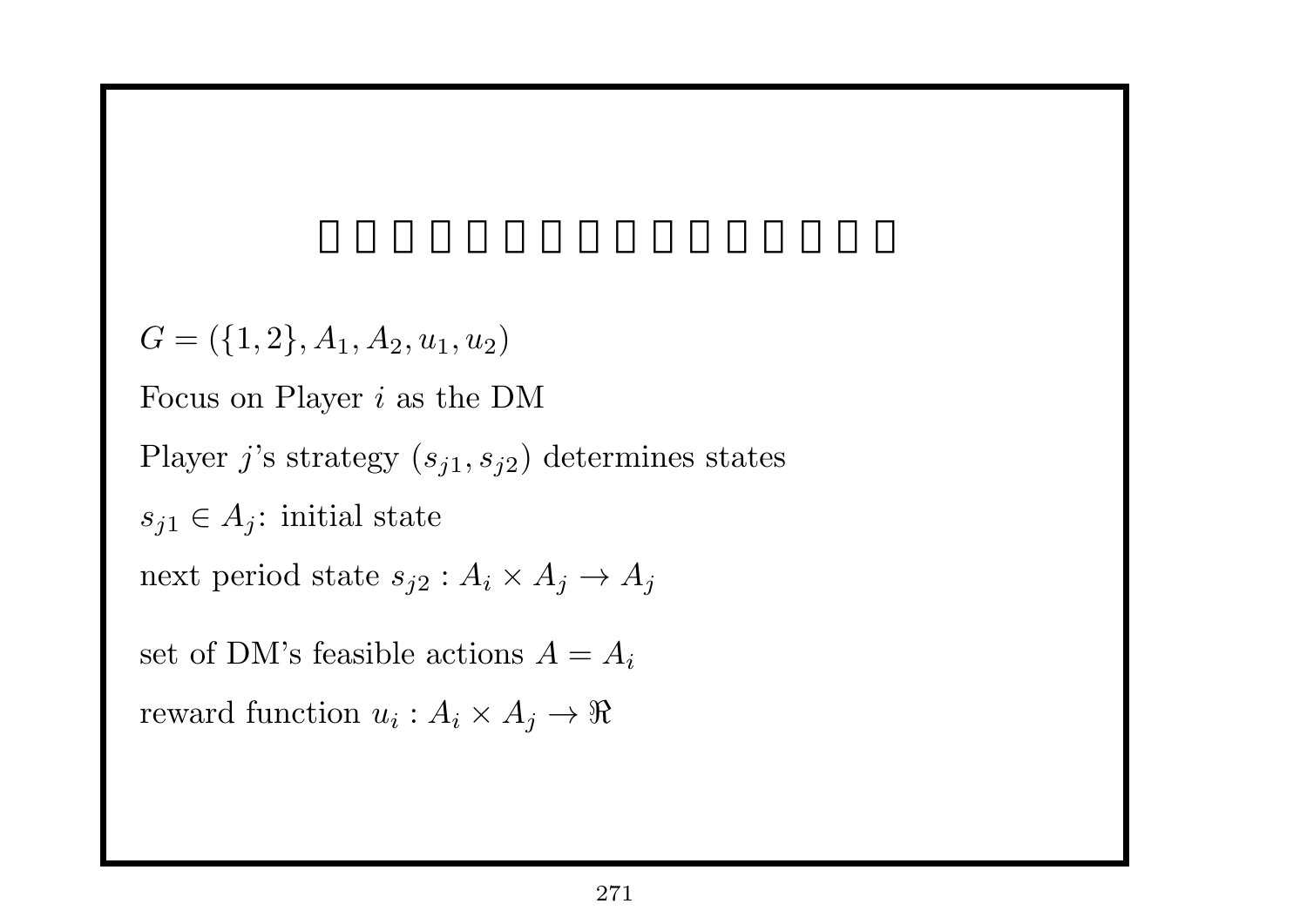$$
A_{i}
$$
\n
$$
\max_{a_{i1}, a_{i2} \in A_{i}} \left\{ u_{i}(a_{i1}, s_{j1}) + u_{i}(a_{i2}, s_{j2}(a_{i1}, s_{j1})) \right\} =: f(s_{j1}).
$$
\n
$$
(f(s_{j1}) \quad \text{Optimal value function}
$$
\n
$$
\max_{a_{i1}, a_{i2} \in A_{i}} \left\{ u_{i}(a_{i1}, s_{j1}) + u_{i}(a_{i2}, s_{j2}(a_{i1}, s_{j1})) \right\}
$$
\n
$$
= \max_{a_{i1} \in A_{i}} \left\{ u_{i}(a_{i1}, s_{j1}) + \max_{a_{i2} \in A_{i}} u_{i}(a_{i2}, s_{j2}(a_{i1}, s_{j1})) \right\}.
$$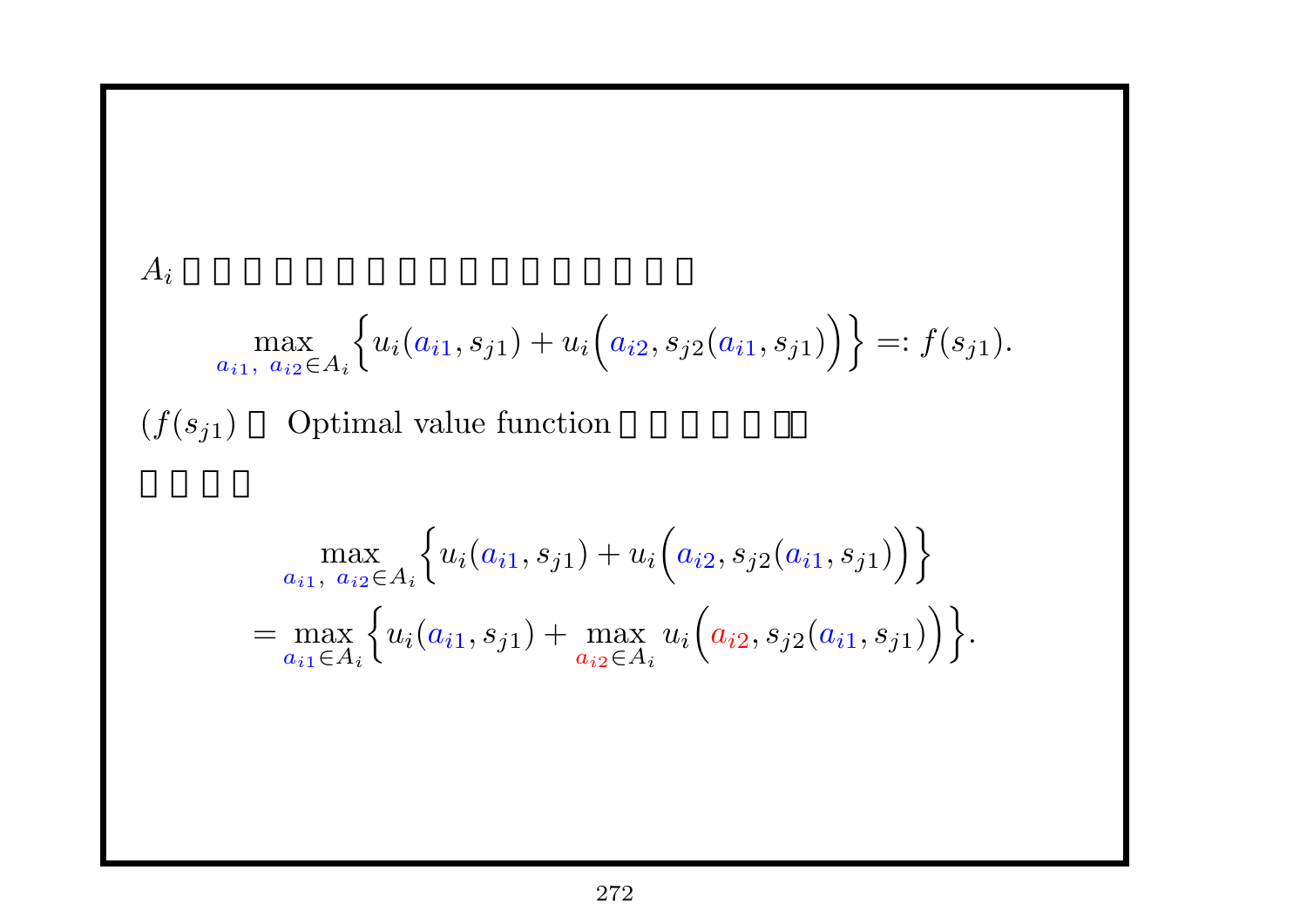# Backward Induction

Optimal value function

$$
f(s_{j1}) = \max_{a_{i1} \in A_i} \left\{ u_i(a_{i1}, s_{j1}) + f_2\Big(s_{j2}(a_{i1}, s_{j1})\Big) \right\},\,
$$

$$
f_2(s_{j2}(a_{i1}, s_{j1})) = \max_{a_{i2} \in A_i} u_i(a_{i2}, s_{j2}(a_{i1}, s_{j1})).
$$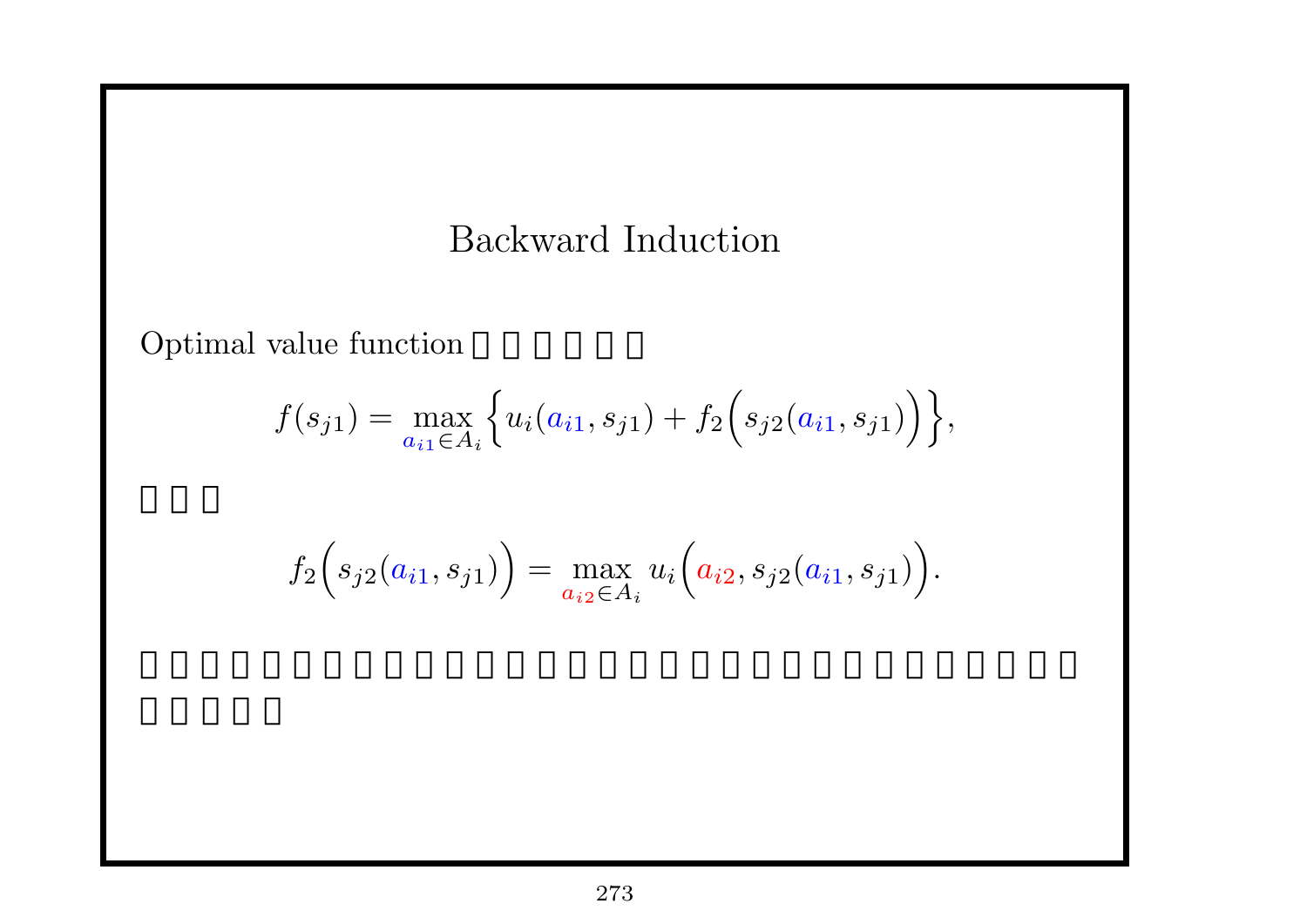### Infinite Horizon Dynamic Programming

- $t = 1$ : initial state  $s_1 \in S$ . Choose  $a_1 \in A$ . Get reward  $u(a_1, s_1)$ .  $t \geq 2$ : state transition function  $s_t : \{A \times S\}^{t-1} \to S$ Choose  $a_t \in A$  based on the history  $h_{t-1} \in \{A \times S\}^{t-1}$ .
- $\rightarrow$  choose a *strategy*  $\mathbf{a} = (a_1, a_2, \dots)$
- $a_1 \in A, a_t: \{A \times S\}^{t-1} \to A, t = 2, 3, \ldots$
- a sequence of transition functions  $\mathbf{s} = (s_1, s_2, \ldots)$ 
	- other players' pure strategy combination)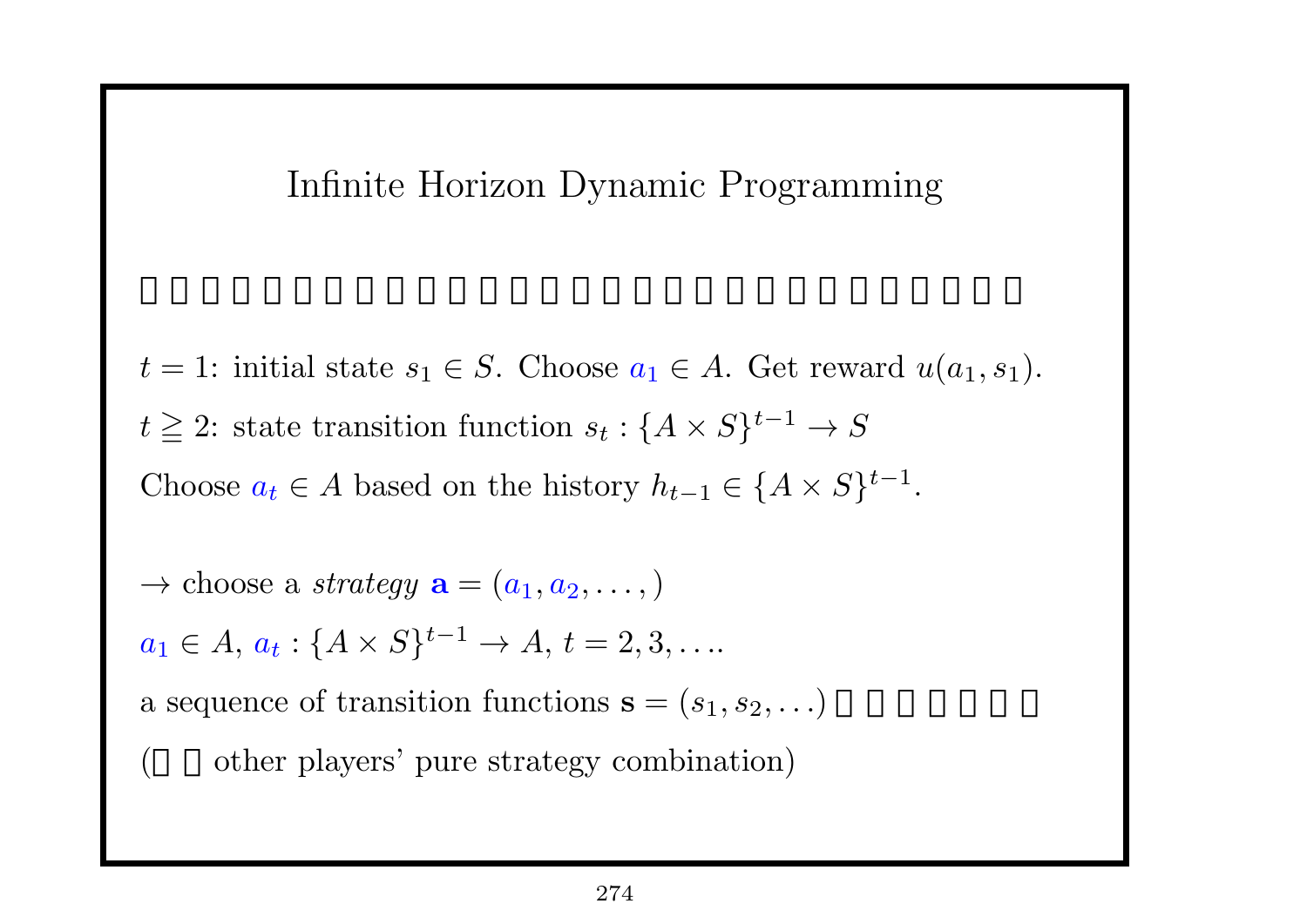$$
V(\mathbf{a};s_1) := \sum_{t=1}^{\infty} \delta^{t-1} \cdot u(a_t(h_t), s_t(h_t)),
$$

where  $h_1 = (a_1, s_1)$  and  $h_t = (a_t(h_{t-1}), s_t(h_{t-1}))$ .

Optimal value function

$$
f(s_1) := \sup_{\mathbf{a}} V(\mathbf{a}; s_1).
$$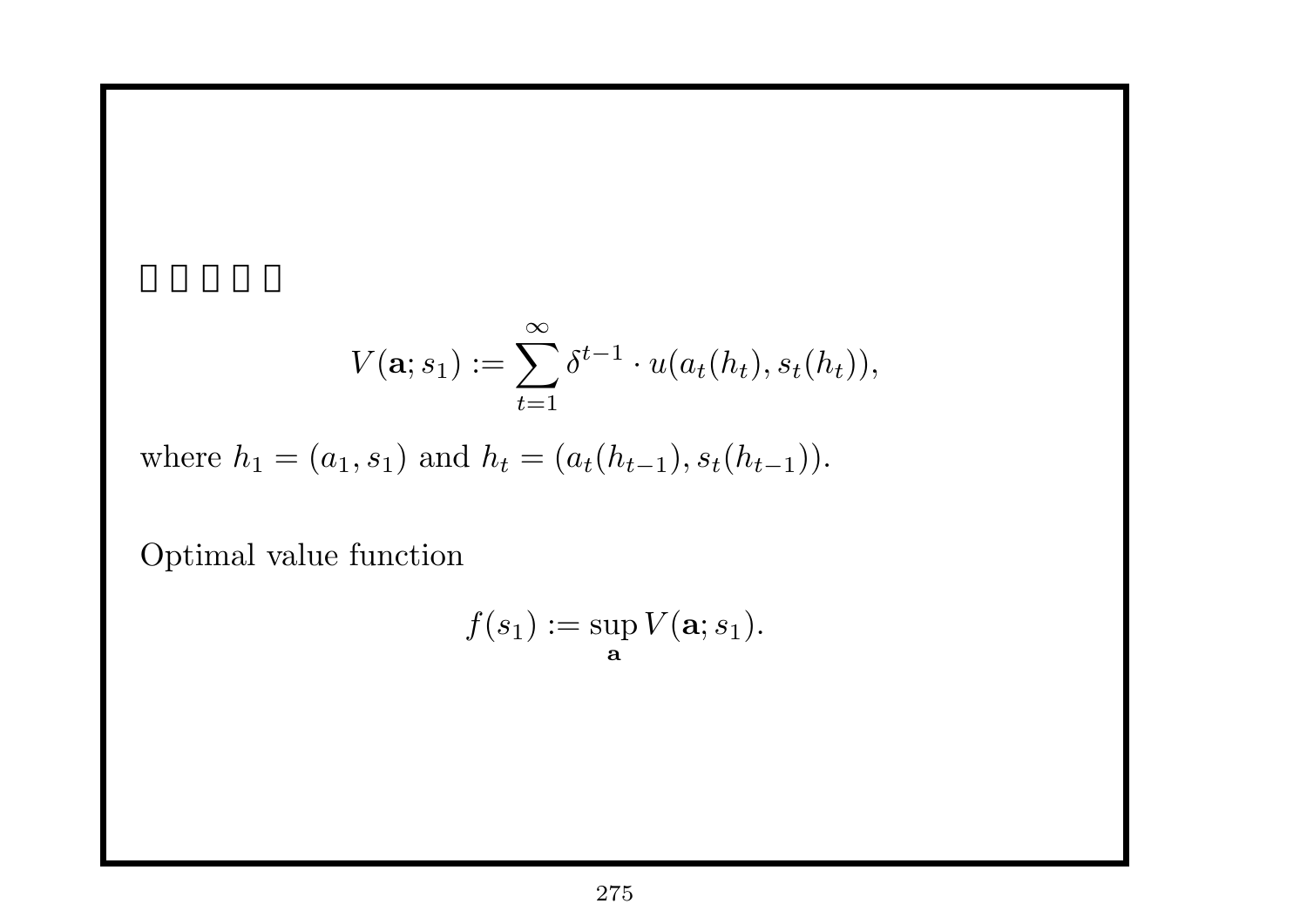## Unimprovable Strategy in One Step

**Def**. Fix an initial state *s*<sup>1</sup> and a strategy **a**.

For each  $t = 1, 2, \ldots$  and each history until  $t$ -th period,

consider a *one-step deviation strategy* : chooses a different action in period *t* from **a** but follows **a** from  $t + 1$ -th period on.

If no one-step deviation strategy gives a greater total discounted payoff than that of **a**,

then **a** is called *unimprovable in one step*.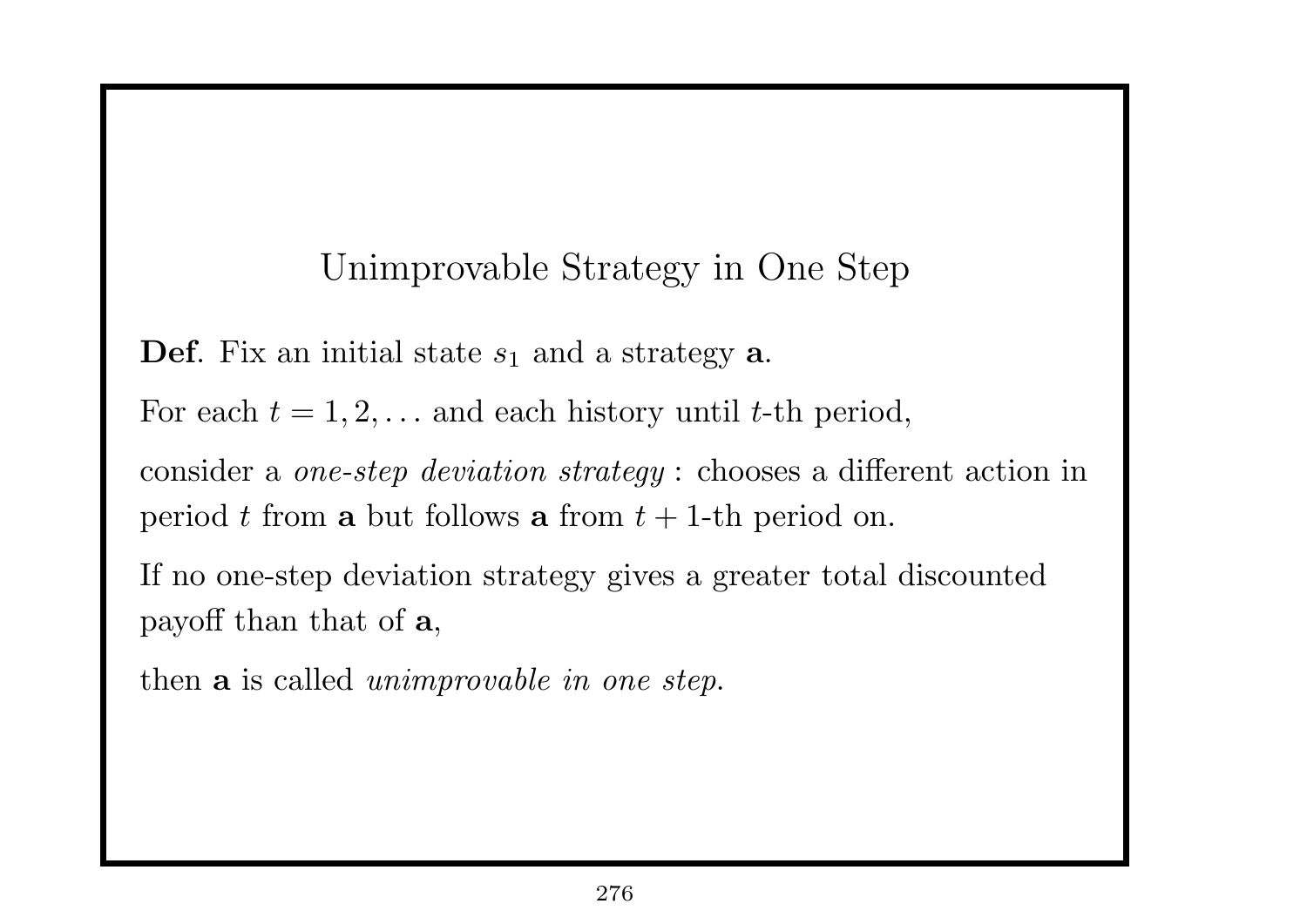**Lemma**. Fix an initial state  $s_1$ . If a strategy **a** is unimprovable in one step, then it is unimprovable in any finite steps.

**Proof.** Unimprovable in one step

$$
V(\mathbf{a}; s_1) = \max_{x_1} \Big[ u(x_1, s_1) + \delta V(\mathbf{a}(x_1, s_1); s_2(x_1, s_1)) \Big],
$$

 $a(x_1, s_1)$  continuation strategy  $s_2(x_1, s_1)$ initial state  $a_2(x_1, s_1) \in A$  **a** 

 $h_1 = (x_1, s_1)$  unimprovable in one step  $V({\bf a}(h_1); s_2(h_1)) = \max$ *x*<sup>2</sup>  $\sqrt{2}$  $u(x_2,s_2(h_1))$  $+ \delta V (a(x_2, s_2(h_1)); s_3(x_2, s_2(h_1)))$ *,*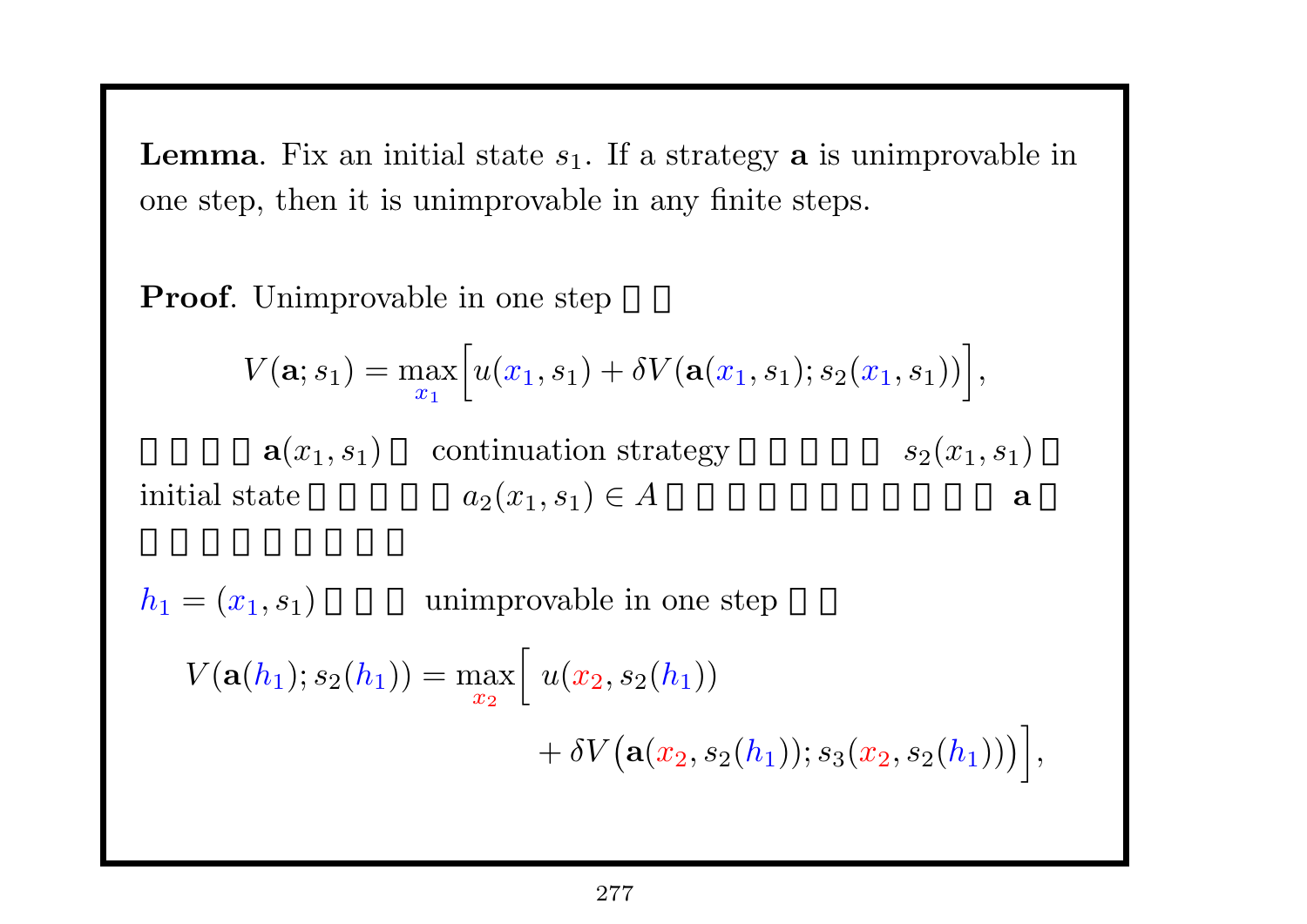$$
V(\mathbf{a}; s_1) = \max_{x_1} \Big[ u(x_1, s_1) + \delta \cdot \max_{x_2} \{ u(x_2, s_2(x_1, s_1)) + \delta V(\mathbf{a}(x_2, s_2(x_1, s_1)); s_3(x_2, s_2(x_1, s_1))) \} \Big]
$$
  
= 
$$
\max_{x_1, x_2} \Big[ u(x_1, s_1) + \delta u(x_2, s_2(x_1, s_1)) + \delta V(\mathbf{a}(x_2, s_2(x_1, s_1)); s_3(x_2, s_2(x_1, s_1))) \Big].
$$

つまり、**a** unimprovable in two steps。これを繰り返せばよい。

 $\Box$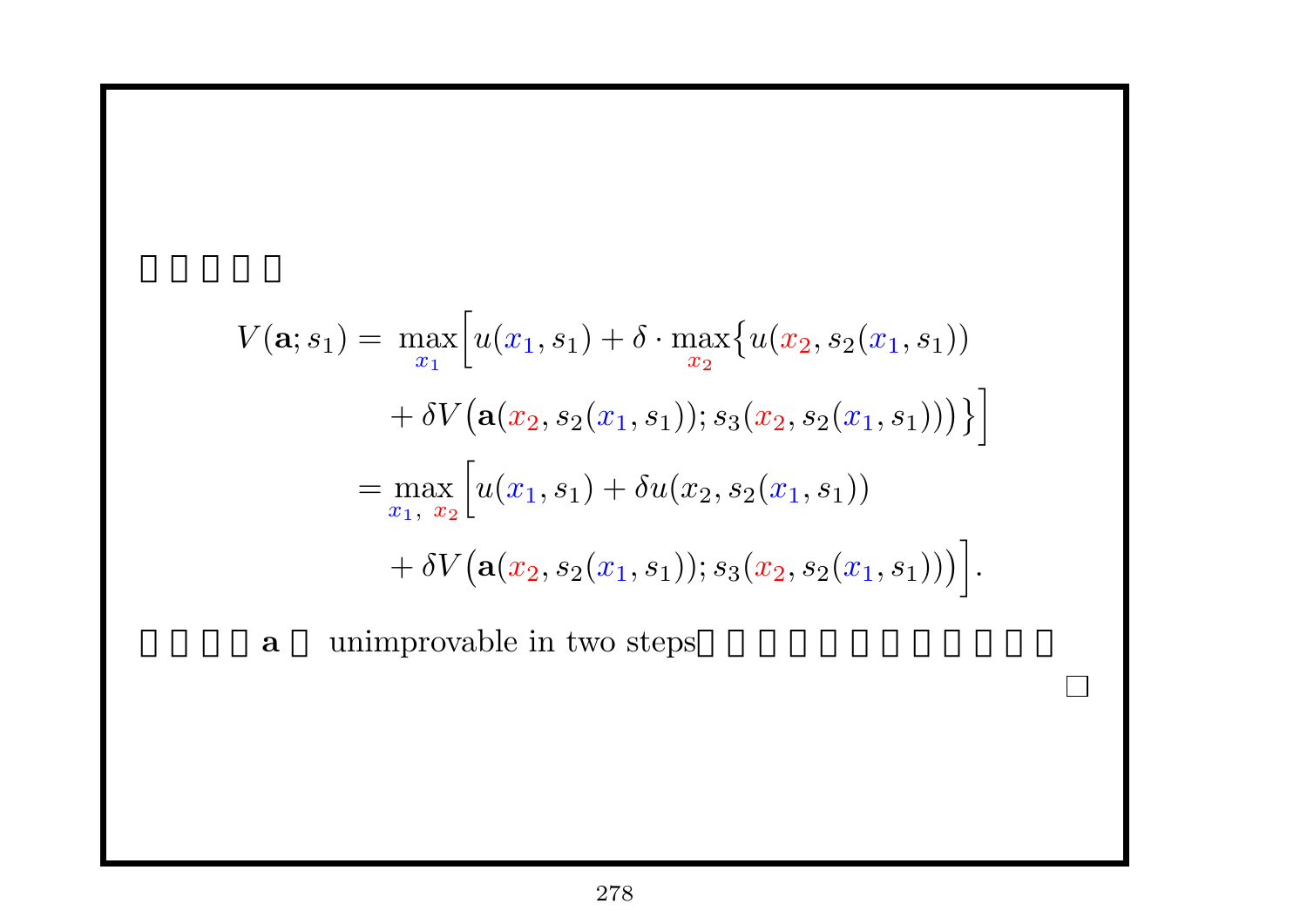**Proposition**. Fix an initial state  $s_1$ . If a strategy **a** is unimprovable in one step, then **a** is an optimal strategy that attains  $f(s_1)$ .